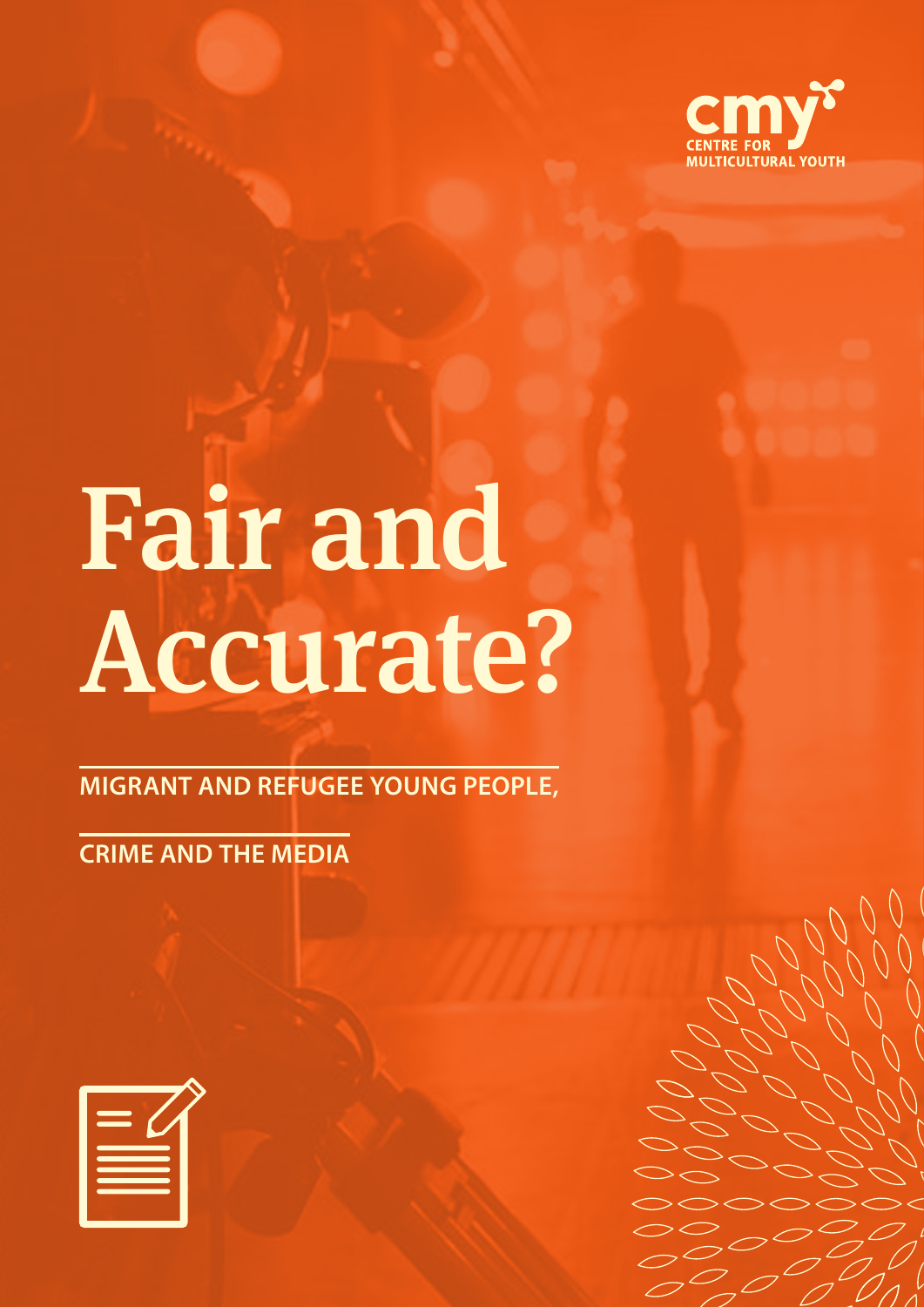# **Contents**

#### **Fair and accurate? Migrant and Refugee Young People, Crime and the Media**

**Suggested Citation:** Centre for Multicultural Youth (2014) Fair and accurate? Migrant and Refugee Young People, Crime and the Media. CMY: Melbourne.

## **Copyright Statement**



This work is protected under the Creative Commons Attribution-NonCommercial-NoDerivs 3.0 Australia licence: You may not reproduce or copy photographs. You may download, share, display, print and reproduce this material in unaltered form for non-commercial uses as long as you acknowledge CMY (and any other nominated parties) as the source. Full terms at: creativecommons.org/licenses/by-nc-nd/3.0/au/ or www.cmy.net.au/copyright

## **Acknowledgements**

CMY acknowledges the support of the Victorian Government



The Centre for Multicultural Youth (CMY) is a Victorian not-for-profit organisation supporting young people from migrant and refugee backgrounds to build better lives in Australia.

Centre for Multicultural Youth 304 Drummond St, Carlton VIC 3054

**T** (03) 9340 3700 • **F** (03) 9349 3766 info@cmy.net.au • cmy.net.au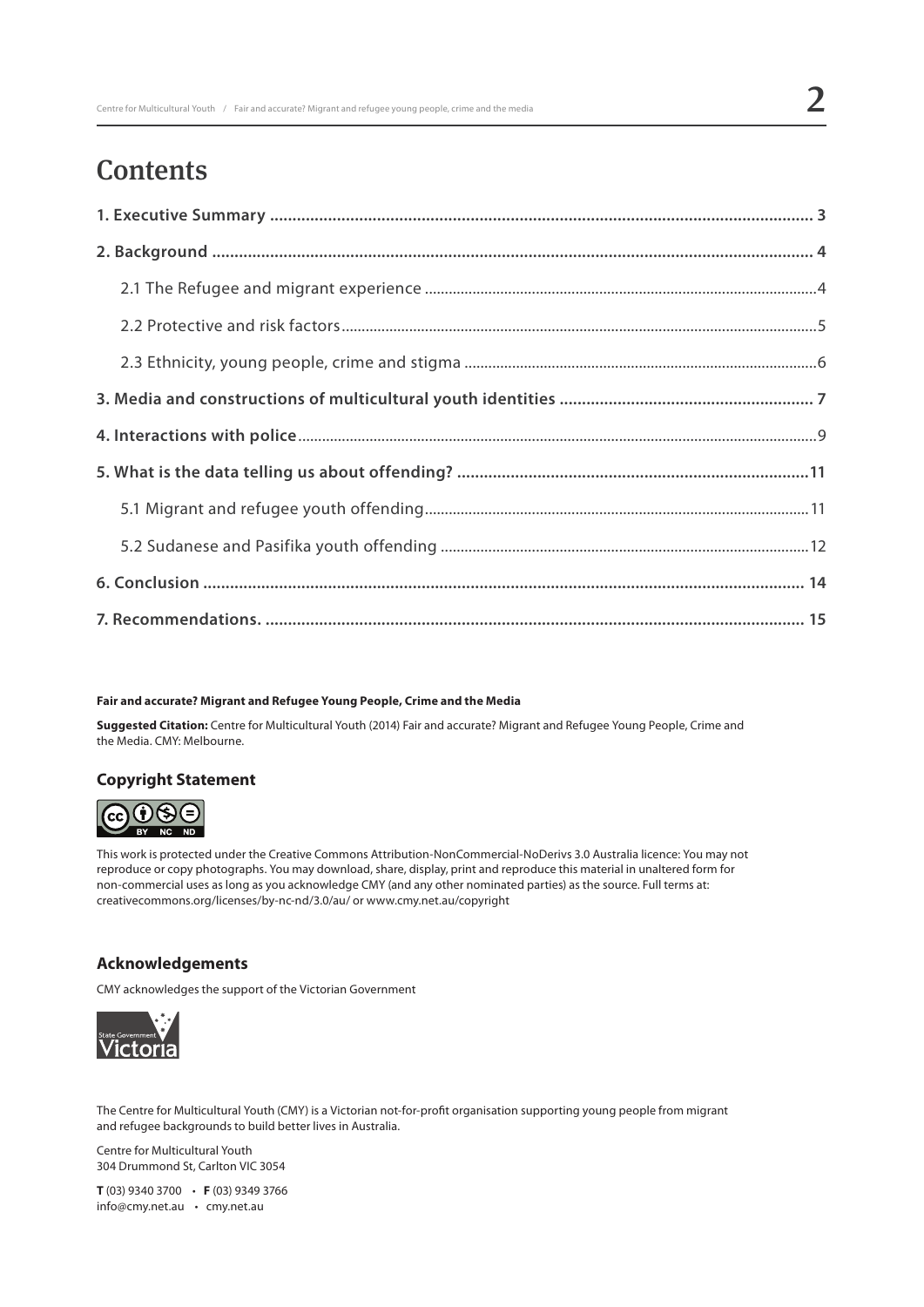## 1. Executive Summary

The public perception of young people from migrant and refugee backgrounds is often associated with crime or offending behaviour. Unbalanced media stories sometimes reinforce these stereotypes.

This paper aims to gain a more accurate picture of migrant and refugee youth offending, by comparing media portrayals with available police, census and Youth Justice (Department of Human Services) data. To set the context, it briefly explores risk and protective factors, with specific regard to the migrant and refugee experience. It also examines the negative impact that misinformed public perception can have upon the lives of young people from migrant and refugee backgrounds.

While the picture is still incomplete, as the data collected is currently inconsistent, CMY believes that the available data points to migrant and refugee young people being under-represented in the Victoria Police and Youth Justice systems. However, there are particular ethnic groups who appear to be over-represented in relation to their population in Victoria.

There is an urgent need for increased and more accurate data which is essential to develop effective and culturally relevant programs for migrant and refugee youth; decrease the number of migrant and refugee youth entering the Youth Justice system; and to challenge inaccurate stereotypes. This is particularly important in regards to specific groups who seem to be overrepresented in crime statistics.

In addition, it is evident that a better response is needed to not only challenges the negative media portrayal of many migrant and refugee young people but also allows these youth to better represent themselves in the media.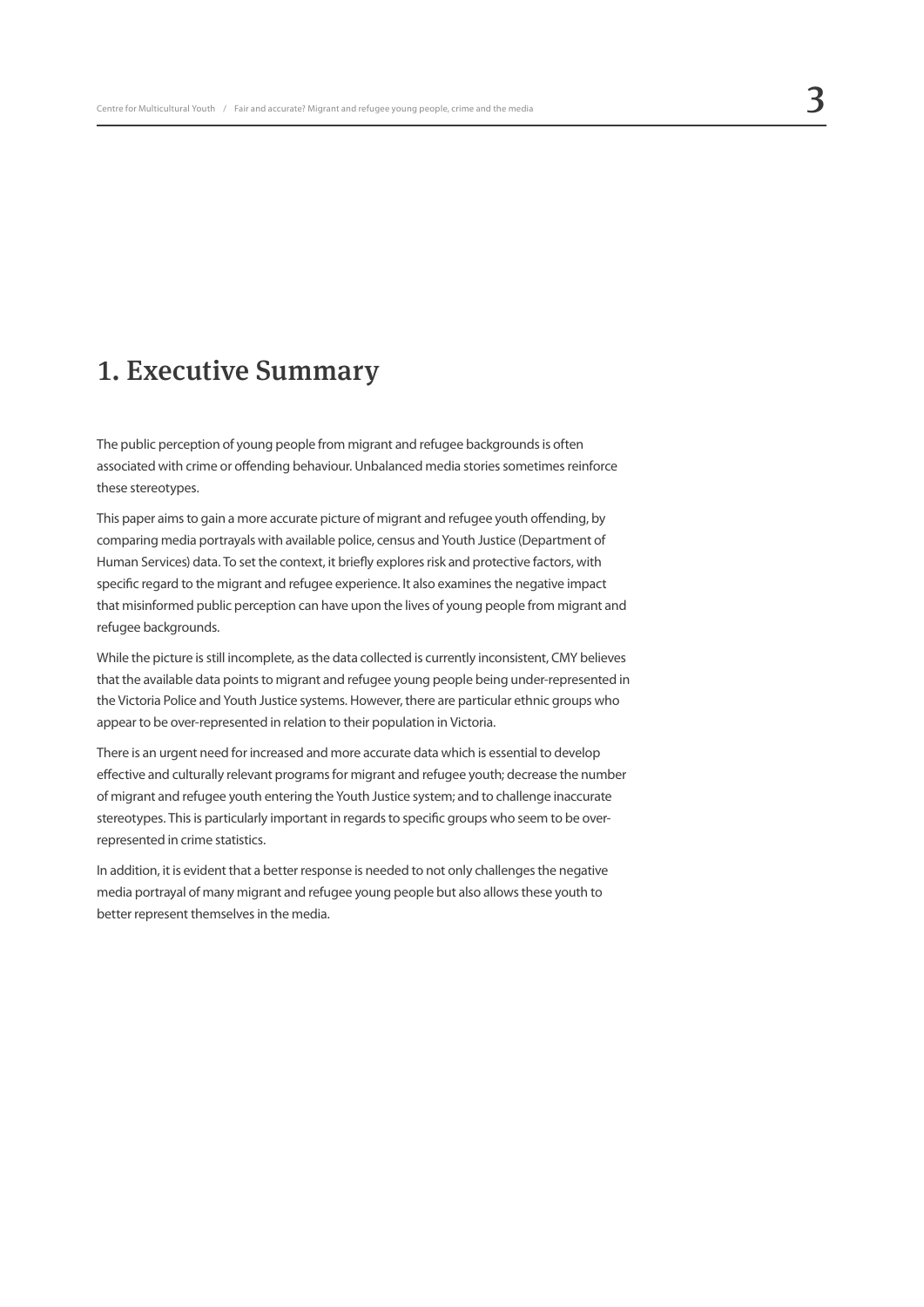# 2. Background

## 2.1 The Refugee and Migrant Experience

Although young people from migrant and refugee backgrounds may share common experiences as a result of the migration process – such as leaving behind friends and family, and having to adapt to a new culture and systems - important differences exist between the two groups.

Migrants have generally made the decision to move to Australia, often for employment or educational opportunities. However it is important to note that a young person migrating as part of a family unit may not necessarily have had a say in the matter. In contrast, according to The National Youth Affairs Research Scheme, the 'refugee experience' is defined as exposure to political, religious or inter-cultural violence persecution or oppression, armed conflict or civil discord that includes the following key elements:

a state of fearfulness for self and family members

- » leaving the country at short notice
- » inability to return to the country of origin, and
- » uncertainty about the possibility of maintaining links with family and home. **<sup>1</sup>**

Often when young people from refugee backgrounds do arrive in Australia, they face a severe lack of social, economic and political opportunities and life choices, making integration into their new homes and new communities difficult.**<sup>2</sup>**

Both refugee and migrant young people may face a number of challenges upon making their new home in Australia. These can include:

- » Learning English
- » Recommencing school or education (often after disrupted education)
- » Finding employment
- » Securing stable, appropriate and affordable housing
- » Adjusting to unfamiliar systems and a new culture
- » Separation from extended family and friends
- » Rebuilding new social networks.**<sup>3</sup>**

In addition, family configurations and dynamics are often altered as a result of the migration process. Traditional forms of family and community support can be fractured due to separation. Financial resources can also be extremely limited due to the refugee experience, and/or having to provide remittances to family members overseas.

Migrants who are not Australian citizens - for example, those from New Zealand - are unable to access government welfare or Medicare, which can place financial pressure on families and young people if they face illness or unemployment.**<sup>4</sup>**

<sup>1</sup> Coventry L, Guerra C, Mackenzie D, & Pinkney S. 2002, Wealth of All Nations, Hobart: National Youth Affairs Research Scheme, p.15.

<sup>2</sup> Centre for Multicultural Youth (CMY), 2011, Refugee young people and resettlement, Carlton: CMY.

<sup>3</sup> Victorian Settlement Planning Committee, 2005, Good Practice Principles: Guide for working with refugee young people, Melbourne: Department of Victorian Communities, p. 7.

<sup>4</sup> Department of Immigration and Citizenship, Factsheet 17 – New Zealanders in Australia http://www.immi.gov.au/media/factsheets/17nz.htm Accessed 6.6.13.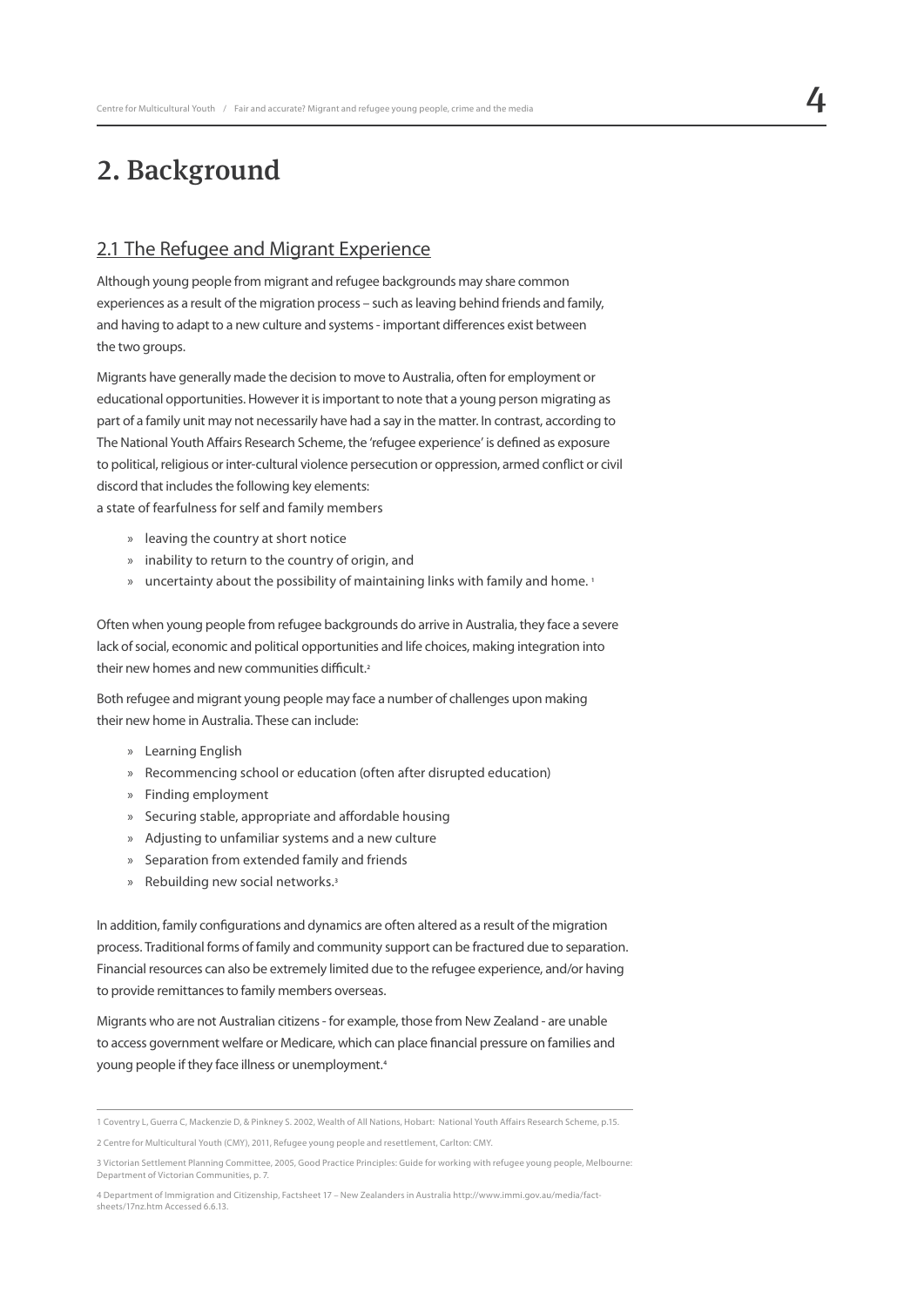These unique challenges add a layer of complexity and instability to the fundamental transitions that take place during adolescence and young adulthood.**<sup>5</sup>** In spite of this, young people from both refugee and migrant backgrounds are extremely resilient and adaptive, and demonstrate a strong drive to succeed and build new lives in Australia.**<sup>6</sup>**

## 2.2 Protective and Risk Factors

Knowing about protective and risk factors for migrant and refugee young people can indicate their likely relationship with police, the justice system and the broader community. Risk factors are personal or environmental conditions that increase an individual's chances for criminal involvement.**<sup>7</sup>** Protective factors are the elements that improve an individual's life while reducing the risk for criminal involvement.**<sup>8</sup>** They can be used to help understand the causes of offending behaviour and the preventative measures that need to be in place.

Table 1 gives a general overview of the risk and protective factors that may impact on a young person, regardless of their cultural background or migration experience

| Levels          | <b>Risk Factors</b>                                                                                                                                                                                                                                                                                                           | <b>Protective Factors</b>                                                                                                                                                                                                                                                                                                                        |
|-----------------|-------------------------------------------------------------------------------------------------------------------------------------------------------------------------------------------------------------------------------------------------------------------------------------------------------------------------------|--------------------------------------------------------------------------------------------------------------------------------------------------------------------------------------------------------------------------------------------------------------------------------------------------------------------------------------------------|
| Community       | Poverty<br>Transitions in schooling and into<br>the community<br>Low neighborhood attachment and<br>$\bullet$<br>community disorganisation<br>Availability of drugs<br>$\bullet$<br>Lack of safe, affordable and stable housing                                                                                               | Good relationships with an adult<br>$\bullet$<br>outside the family<br>Opportunities for meaningful contributions<br>$\bullet$<br>Cultures of cooperation<br>$\bullet$<br>Stability and connectedness                                                                                                                                            |
| School          | Poor relationships in school<br>Academic failure, especially in middle<br>vears in school<br>Early and persistent antisocial behavior<br>and bullying<br>Low parental interest in children                                                                                                                                    | A sense of belonging and fitting in<br>Positive achievements and evaluations<br>Having someone outside your family<br>that believes in you<br>Attendance at preschool                                                                                                                                                                            |
| Family          | History of problematic alcohol and drug use<br>Inappropriate family management<br>Family conflict<br>Alcohol/drugs interfering with family rituals<br>Harsh/coercive or inconsistent parenting<br>Marital instability or conflict<br>$\bullet$<br>Favourable parental attitudes towards<br>$\bullet$<br>risk taking behaviour | A sense of connectedness to family<br>$\bullet$<br>Feeling loved and respected<br>$\bullet$<br>Proactive problem solving and minimal<br>conflict during infancy<br>Maintenance of family rituals<br>Warm relationship with at least one parent<br>Absence of divorce during adolescence<br>$\bullet$<br>A 'good fit' between parents and a child |
| Individual/Peer | Constitutional factors, alienation, rebelliousness,<br>$\bullet$<br>hyperactivity, aggression, novelty seeking<br>Seeing peers taking drugs<br>Friends engaging in problem behaviour<br>$\bullet$<br>Favourable attitude toward problem behaviour<br>$\bullet$<br>Early initiation of the problem behaviour                   | Temperament/activity level, social<br>$\bullet$<br>responsivity, autonomy<br>Development of special talents/hobbies<br>and zest for life<br>Work success during adolescence<br>High intelligence (not paired with<br>$\bullet$<br>sensitive temperament)                                                                                         |

### *Table 1: Protective and risk factors***<sup>9</sup>**

5 Ibid.

6 Couch, J. & Francis, St. Participation for All? Searching for marginalized voices: The case for including refugee yount people, Children, Youth and Environments, 16 (2), p. 279.

7 Bartels L. 2011, Crime prevention programs for culturally and linguistically diverse communities in Australia, Report No. 18, Australian Institute of Criminology, p.29-30.

8 Bertrand L, McRae-Krisa L, Costello M & Winterdyke, J. 2013, Ethnic Diversity and Youth Offending: An Examination of Risk and Protective Factors, International Journal of Child, Youth and Family Studies, 1: 166.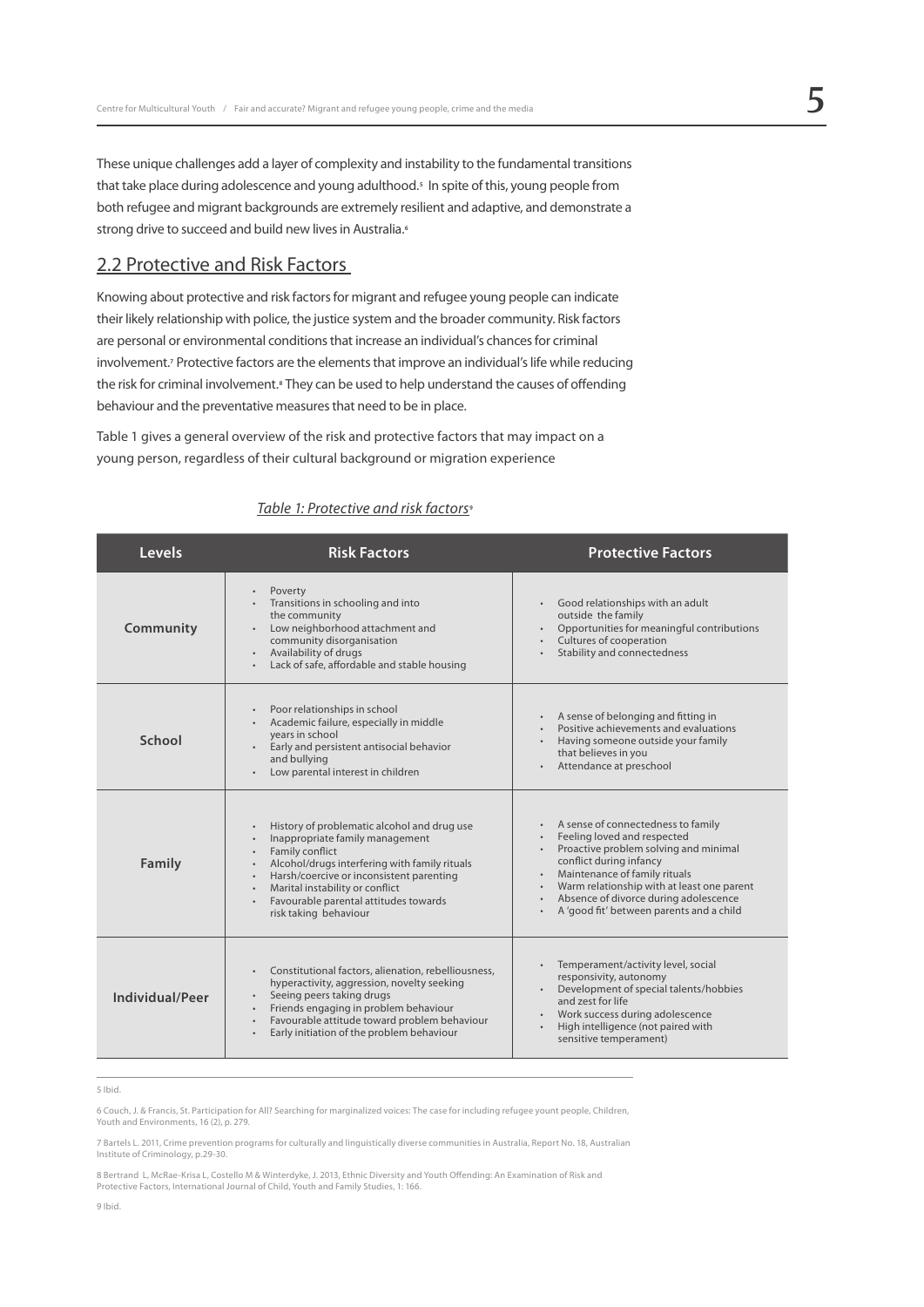Young people from migrant and refugee backgrounds can encounter additional risk factors than those described in Table 1 due to their particular migration or refugee experience. **<sup>10</sup>** These can include:

- » History of violence and trauma
- » Intergenerational conflict due to varied levels of acculturation
- » English language difficulties, low levels of literacy and interrupted education
- » Experiences of racism and discrimination
- » Distrust of authorities due to negative experiences overseas
- » Stress and trauma associated with leaving familiar homes and cultures and settling into a new country
- » Adjusting to a different cultural and religious environment
- » Lack of culturally appropriate support services
- » Lack of culturally relevant, non-commercial activities and outlets to get involved with
- » Lack of personal and cultural identity
- » Lack of positive community role models (particularly male) and strong community networks**<sup>11</sup>**

Young people from migrant and refugee backgrounds need to feel as though they can lead a meaningful and worthwhile life in their new environments.**12** Enhancing protective factors for these young people is crucial. These protective factors can be grouped into three main areas:

1). The accepting society needs to provide facilities for adaptation to a new life in a new country.

2). There needs to be opportunities for achievement

and betterment at the social, community and economic levels.

3). There needs to be an acceptance of the young people's varied social identities and the development of social support and networks.

## 2.3 Ethnicity, young people, crime and stigma

The supposed connection between immigrant minorities and criminality is a common theme throughout Australian history.**13** Young people from migrant and refugee backgrounds are particularly vulnerable to these assertions, given they are both 'ethnic' and 'young' – two identifiers that are often associated with criminal behaviour.

This association can often result in young people from migrant and refugee backgrounds feeling stigmatised - by the media, the public and authority figures such as police. Stigma is founded on generalised and unsubstantiated assumptions; it involves stereotyping,

<sup>10</sup> Bertrand et al., 2013, p.169.

<sup>11</sup> Rossiter M & Rossiter K. 2009, Diamonds in the Rough: Bridging Gaps in Supports for At-Risk Immigrant and Refugee Youth, International Migration and Integration, 10, p. 417 – 419.

<sup>12</sup> Ronald F, Armstrong A & Totikidis V. Ethnicity and Crime a Statewide Analysis by Local Government Areas, Centre for International Corporate Governance Research, Victoria University, no date provided, p. 5-6.

<sup>13</sup> Collins J & Reid C. 2009, Minority Youth, Crime, Conflict and Belonging in Australia, International Migration and Integration, 10, p. 380.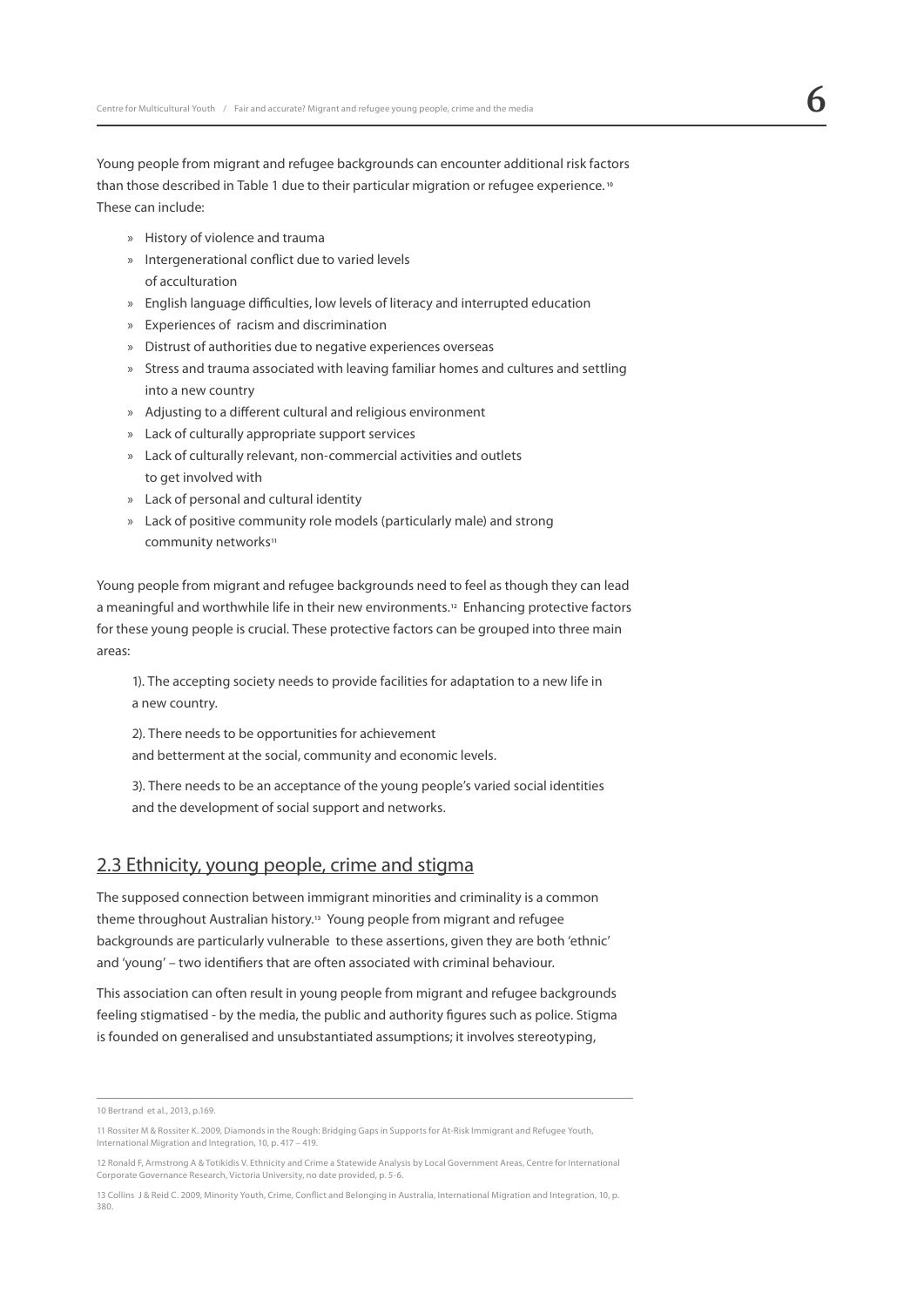labeling, status loss, discrimination, social rejection and exclusion.**14** Stigma can create a dehumanising, 'us vs. them' mentality – which can at times be internalised and subsequently reproduced.**15** In other words, when a group is expected to behave a certain way, they will.**16** As a young man of Maori background living in Melbourne commented,

> *"Some cops, they tell you you're a bad c\*\*\* – like trying to piss you off… It's like they're egging you on to f\*\*\* up. And they're telling you you're a f\*\*\* up and all that – to us, it's like, "Yeah, I'm a f\*\*\* up, yeah, yeah. All right, then, I'll be a f\*\*\* up then." Just to piss them off. Even though it's what they want, you just do it to get – you just – they piss you off… it makes you want to get them back..."* **<sup>17</sup>**

A common perception associated with such young people is that of 'ethnic youth gangs'. This perception perpetuates negative stereotypes about migrant and refugee young people as a threat to the community. To a certain extent, much of the concern about gangs can be a misunderstanding of the nature of youth subcultures, and of ethnic minorities in general. Fear can be generated when there are misconceptions concerning how young people naturally associate with each other in groups in public spaces. **18** These suspicions are nothing new; the diversity of youth subcultural forms has historically been a source of anxiety among certain sections of the adult population.**<sup>19</sup>**

Journalist Denise Ryan describes the way in which public perception and stereotyping can impact upon social cohesion in an Opinion Piece in The Age newspaper;

"Many people report to Victoria Police community liaison officers and youth workers that they feel intimidated by groups of young African Australian men waiting around public places. Those workers try to explain that these youth live in crowded commission flats or rental properties and so have nowhere to meet friends. A lack of familiarity with young Africans, and the knowledge that some do commit crime, has made many people hesitate before greeting, let alone welcoming, our latest wave of migrants."**<sup>20</sup>**

## 3. Media and the construction of multicultural youth identities

The media is a powerful tool that has the ability to reach wide and diverse populations. It has significant influence over the construction of public opinion. Frequently the media's portrayal of migrant and refugee young people is not balanced with an emphasis on problems and conflicts.

15 Ibid.

19 Ibid.

<sup>14</sup> Link B & Phelan J. 2001, Conceptualizing Stigma, Annual Review of Sociology, vol. 27, pp. 364-367.

<sup>16</sup> Ibid; Bolzan N. 2003, 'Kids are like that!': Community attitudes to young people, National Youth Affairs Research Scheme.

<sup>17</sup> CMY interview with young person of Maori background regarding interactions with the police and the justice system, 2012.

<sup>18</sup> White R. Perrone S, Guerra C & Lampugnani R. 1999. Ethnic Youth Gangs in Australia: do they exist? Australian Multicultural Foundation, p.3.

<sup>20</sup> Ryan D, It's up to us to help young Africans fit in, Opinion Piece, The Age, 16 May 2012. http://www.theage.com.au/opinion/societyand-culture/its-up-to-us-to-help-young-africans-fit-in-20120515-1you7.html, 16.5.2013.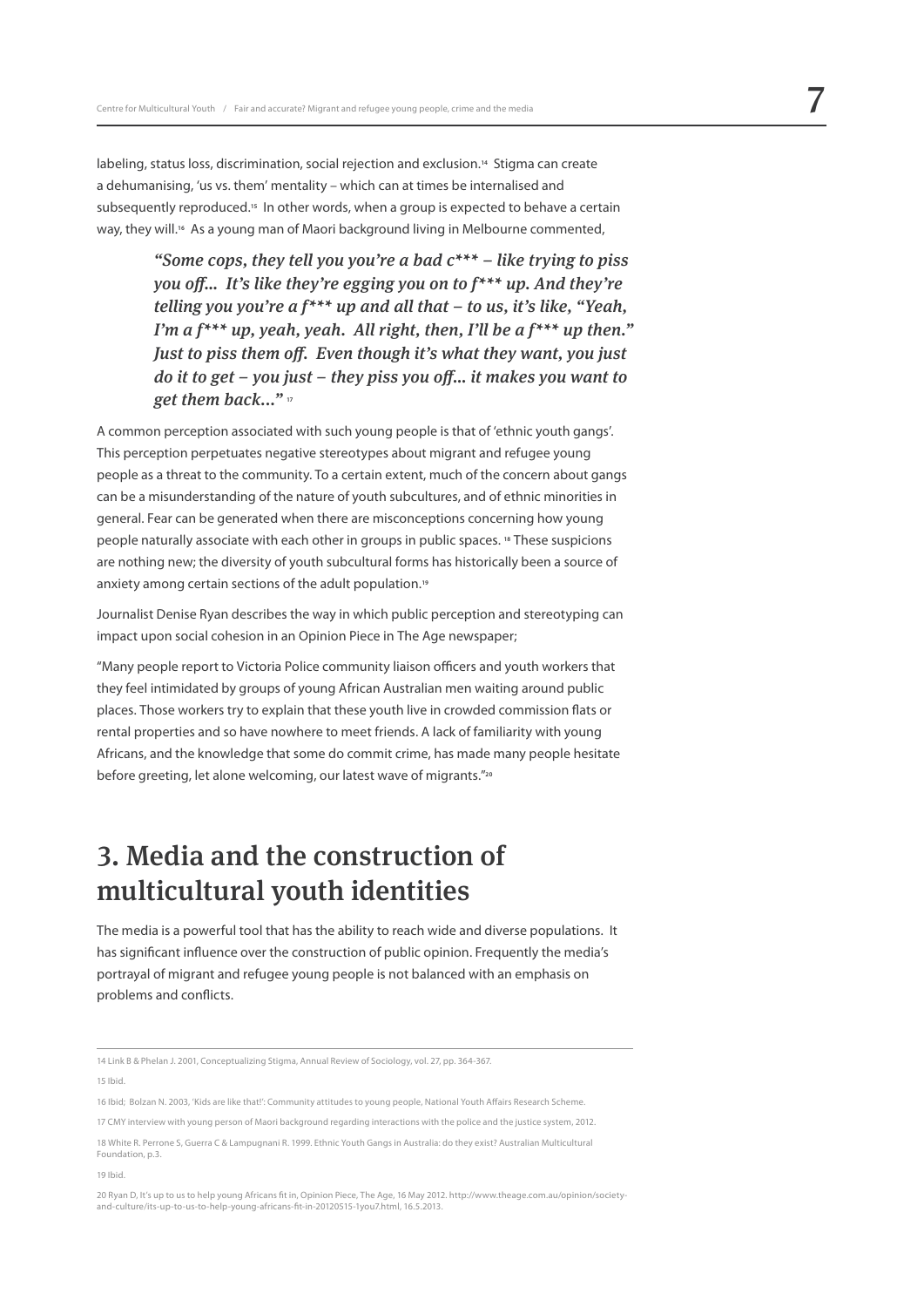The use of sensationalised language and negative reporting can lead to the establishment of fear within the public realm,**21** while also indicating to migrant and refugee youth communities that they are 'outsiders' in terms of belonging to the broader Australian community.**22** At the same time, the perspectives of multicultural young people are also often absent from mainstream media, which results in the sideling of alternative voices that could potentially counter mainstream portrayals.

The following are examples of recent newspaper headlines which emphasise the link between young people, ethnicity and crime:

> *"Melbourne home to more than a dozen race-based street gangs" – Herald Sun, 23 August 2011*

*"Migrant groups going gang busters"* 

*– The Australian, 9 March 2011*

 *"Warning of UK-style riots in alienated pockets of Melbourne (re: African-Australian youth)"* 

*– The Age, 14 May 2012*

*"African youth crime concern"*

*– The Age, 20 August 2012*

*"Fear of Cronulla-like unrest as refugee lawlessness grows in Melbourne" – Sydney Morning Herald, 20 August 2012*

As one young person responding to negative media stories about African young people commented:

> *"Imagine opening up your newspaper only to find a headline which suggests that all young people like me, who have my skin colour, are criminals. There are so many good Australians out there working against the racially discriminatory and divisive stereotyping that makes it so hard for me to feel like I belong in this society. We're not all criminals – in fact very few of us are. And we're not all disengaged, although every time we see another instance of racial discrimination or racial stereotyping, it makes us feel just a little bit more disconnected from the very society that we call home."***<sup>23</sup>**

The level of negative media attention given to migrant and refugee young people appears to be disproportionate to their actual rate of offending in the community overall. In an article in The Age by Dan Oakes, the rates of Sudanese and Somali offending are reported as being particularly high compared with the broader community; "The rate of offending among the Sudanese community is 7109.1 per 100,000, while for Somali people it is 6141.8 per 100,000. The figure for the wider community is 1301.0 per 100,000."**<sup>24</sup>**

However, the article then goes on to clarify that "It is important to note that the overall proportion of crimes state-wide committed by the Sudanese and Somali communities is

22 Ibid

23 IMARA Advocacy, A letter from a disengaged African youth, 20 August 2012.

<sup>21</sup> Martin, A. 2008, Television Media as a Potential Negative Factor in the Racial Identity Development of African American Youth, Academic Psychiatry, 32 (4), pp. 338-339.

<sup>24</sup> Oakes, D. African youth crime concern, The Age, 20 August 2012.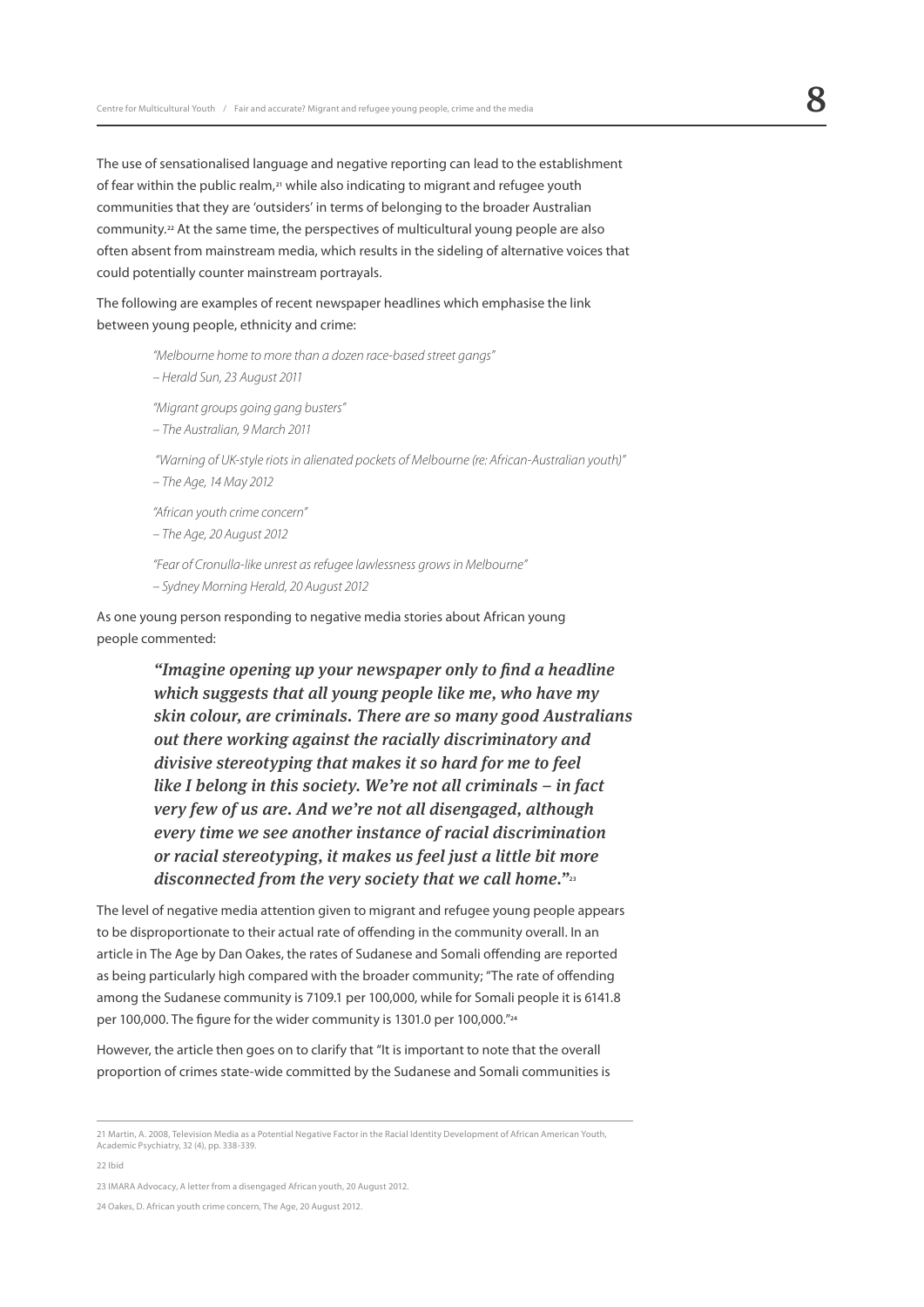only 0.92 per cent and 0.35 per cent respectively."**25** Given that these groups then constitute only 1.27% of youth crime committed in Victoria, it is important to question the extent of media coverage devoted to African young people - while the 98.73% of remaining offenders are not considered newsworthy.

Analysis undertaken by Jesuit Social Services draws a similar conclusion with regard to the disproportionate rate of media coverage compared to actual youth offending by African Australians. Based on Victoria Police statistics from 2010-2011, Jesuit Social Services highlights that despite frequent news coverage, African Australian young people do not pose a significant problem in terms of public safety.**26** Of the 50,666 individuals who were dealt with by police for offences in 2010-11, only 338 were Sudanese young people and 66 were Somali young people (up to 24 years old).**27** The figures for other African youth were so low they were not published in police statistics for that year.**<sup>28</sup>**

If community attitudes and policy decisions are to successfully reflect the realities of migrant and refugee young people and crime rates within Victoria, the media needs to be committed to fair and accurate reporting. Additionally, opportunities must be provided to ensure that the voices of young people being reported on can also be heard.

Continuing negative media portrayals linking young people, ethnicity and criminality have the potential to sow the seeds of alienation and disengagement amongst the very communities being reported on. It also has the potential of reinforcing existing stereotypes for individuals in positions of power, eg. members of the police force.

## 4. Interactions with police

CMY welcomes Victoria Police's commitment to ongoing dialogue with refugee and migrant communities, including the current inquiry into how Victoria Police deals with racism.**29** Similarly, CMY commends the strong condemnation demonstrated recently by both Chief Commissioner Ken Lay and northwest police commander Assistant Commissioner Andrew Crisp in regard to the discovery of racist stubby holders at Sunshine and Bairnsdale police stations.

In spite of these developments, the relationship between migrant and refugee young people and police can sometimes be a difficult one. At times police show a lack of understanding and can make decisions based on stereotypes or prejudicial attitudes.**<sup>30</sup>** Research undertaken with 120 young people from refugee backgrounds in Melbourne revealed that 13% had experienced discrimination at the hands of police.**<sup>31</sup>**

Young people from refugee backgrounds have often had negative experiences of the police and authority figures prior to arrival in Australia, which can result in fearful and/or

25 Ibid.

26 Jesuit Social Services, Just Advocacy, 19 July 2012, http://www.jss.org.au/policy-and-advocacy/just-advocacy#four Accessed 5.5.13. 27 Ibid

28 Ibid

29 Victoria Police, 2013, Community Consultation, http://www.police.vic.gov.au/content.asp?Document\_ID=39350 Accessed 4.7.13 30 White R. 2009, Ethnic Diversity and Differential Policing in Australia: the Good, the Bad, and the Ugly, published online, Springer Science, pp. 361-362.

31 Gifford S, Correa-Valez I & Sampson R. 2009, Good Starts for recently arrived youth with refugee backgrounds, Melbourne: Latrobe Refugee Research Centre.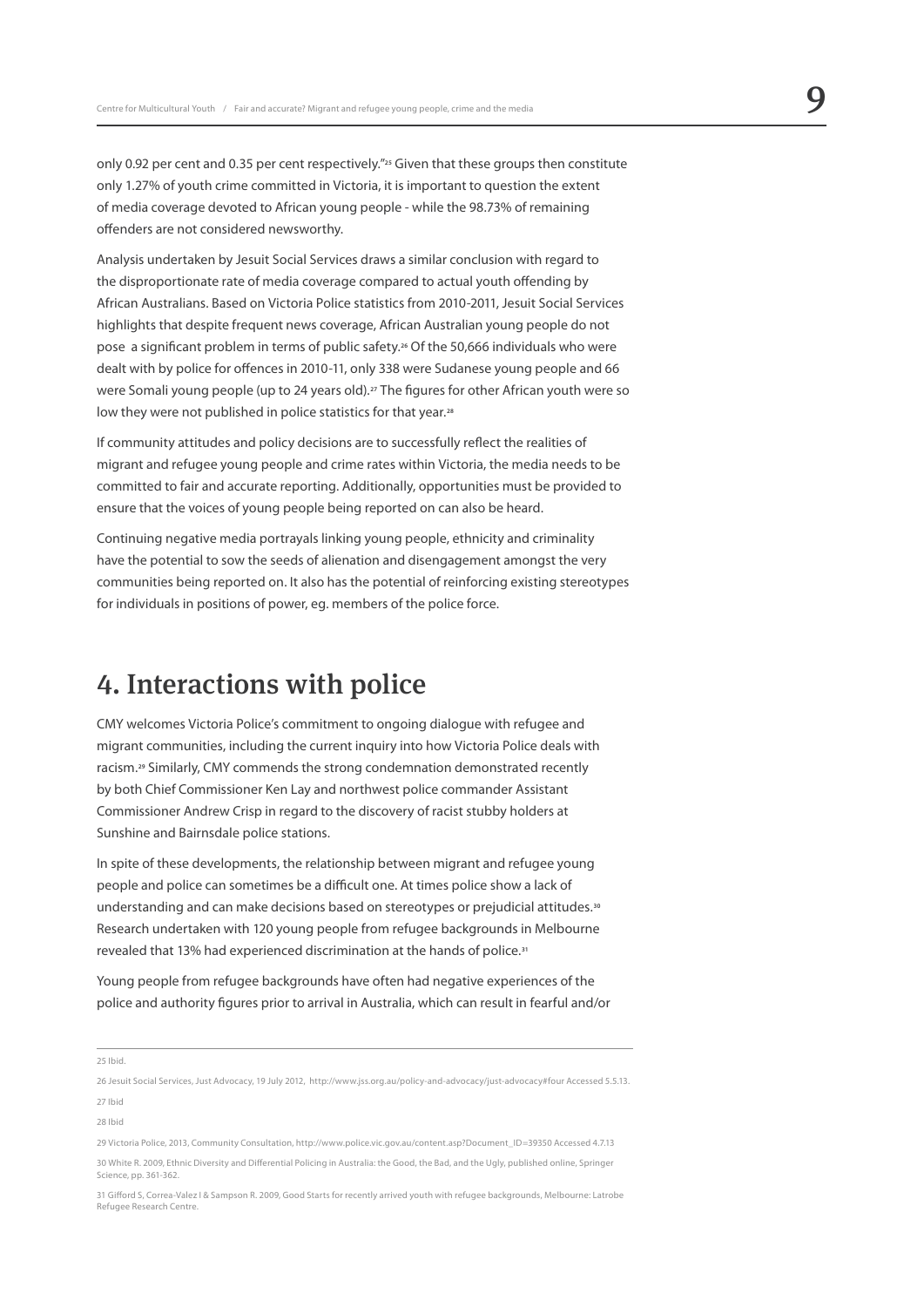aggressive responses to what may be common police procedures in Australia.**32** These negative interactions between migrant and refugee young people and the police can breed mutual mistrust and disrespect.

## *"Police go out of their way to give you a hard time. But they don't help you when you need it."*

– Young man, Horn of Africa background

There are several factors which have been identified as contributing to higher levels of police interaction with migrant and refugee young people. These include:

> 1). The extent to which the young people are new arrivals as opposed to established groups;

2). The degree to which they seek to preserve specific cultural and religious identities and practices which differ from the Anglo Australian mainstream;

3). Their socio economic status; and

4). Their level of visibility within the public streetscape. **<sup>33</sup>**

The heightened attention by police to particular groups of young people is often the result of conscious and sub-conscious stereotyping. This can at times lead to differential policing of a whole population group, based on racial or ethnic appearance.**<sup>34</sup>**

## *"It's this mentality that is implanted in officers' minds that because we're African, because we're young and hang out in the local area, we're more likely to cause crime."*

– Daniel Haile-Michael, African Australian background**<sup>35</sup>**

Racial profiling is a form of systemic racism which occurs when police use race to motivate and justify their actions to stop, question, target or search a person.**36** This behaviour is done under the assumption that a person's

ethnicity is a strong determinant of whether or not they are more or less likely to have committed a crime. This is a clear violation of an individual's human rights.

Victims of racial profiling can experience a sense of alienation, social rejection, disengagement and lower levels of health and wellbeing than those who are not subjected to racial profiling.**37** It also discourages minority groups from reporting crimes and seeking assistance from police, and generates high levels of distrust.

An Age article on 8 March 2013 reported that in 2006, Flemington police conducted an initiative that specifically targeted African young people in Flemington – referred to as 'Operation Molto'. The Operation was based on the assumption that young Africans were responsible for significant amounts of crime in the area.**<sup>38</sup>**

However analysis of police LEAP data between 2006 – 2009 revealed that African Australians in the Flemington area committed significantly less crimes on average compared with males of other cultural backgrounds in the area.**39** Despite this, young Africans were almost 2.5 times more likely to be stopped by police.**<sup>40</sup>**

These statistics were made available as part of the recent Haile-Michael and Others v. Commissioner of Police and Others race discrimination case held in Melbourne in February 2013, where six young people of African descent claimed racial profiling against Victoria Police. Police 'field contacts' were reviewed in the Flemington area which showed a statistically significant disproportion between the amount of times phrases such as 'gang', 'no reason', 'nil reason', 'move on', and 'negative attitude' were recorded with regard to interactions with African males, in contrast with males of other ethnicities.**<sup>41</sup>**

As Jeremy Rapke, QC, Victoria's director of public prosecutions at the time of Operation Molto commented: "Its racism, because what you are doing is you are targeting an individual based on his race rather than based upon any other legitimate policing criteria."**<sup>42</sup>**

40 Ibid.

42 Waters, 2013.

<sup>32</sup> YRIPP, Training Manuals for New Volunteers: Issues for Refugee and Migrant People, Centre for Multicultural Youth, 2013, pp. 1-3

<sup>33</sup> White, 2009, p. 365.

<sup>34</sup> White, et al., 1999, p.3.

<sup>35</sup> Franklin, N. Victim of Victorian Police Racial Profiling with Neil Mitchell, 3AW, 19 February 2013.

<sup>36</sup> Flemington and Kensington Legal Centre (FKLC), Racial Profiling http://www. communitylaw.org.au/flemingtonkensington/cb\_pages/racialprofiling.php, Accessed 23.5.2013.

<sup>37</sup> Flemington and Kensington Legal Centre; Ontario Human Rights Commission (OHRC), Paying the Price: The Human Cost of Racial Profiling, Toronto: OHRC.

<sup>38</sup> Waters J. Secret Police Operation 'targeted' African-Australians, The Age, 8 March 2013.

<sup>39</sup> Daniel Haile-Michael& Ors v Nick Konstantinidis & Ors, VID 969 2010, Summary of Professor Gordon's and Dr Henstridge's first reports, http://www.communitylaw.org. au/flemingtonkensington/cb\_pages/files/Summary%20of%20Experts'%20report.pdf Accessed 20.6.13.

<sup>41</sup> Ibid.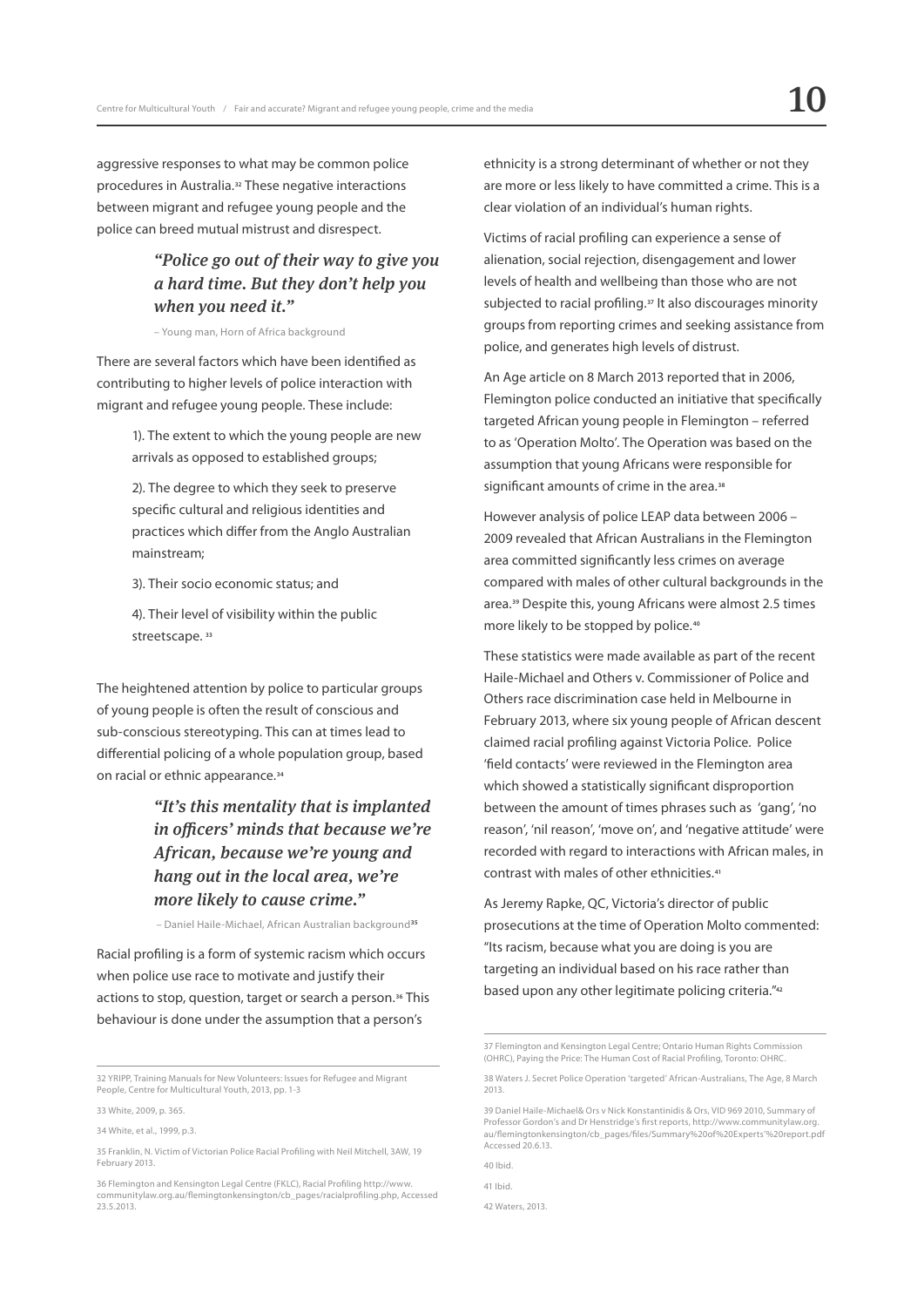The impact of racial profiling should not be underestimated. In the words of a young man of African descent living in the Flemington area who was the lead applicant in the race discrimination case,

> *"[Racial profiling] makes you feel like you never belong in society. That you're not welcome here and that you are a second class citizen no matter what… For any migrant community, police are a reflection of the government and the mainstream community."*

– Daniel Haile-Michael

Notwithstanding these issues, CMY is optimistic about the outcomes from Victoria Police's current inquiry into field contacts and the potential benefits of cross cultural training. There is currently a unique opening to investigate and put an end to racism and discrimination, and to improve the future of policing with regards to young people from migrant and refugee backgrounds.

# 5. What is the data telling us about offending?

CMY strongly welcomes the Victorian Government's announcement of funding in the 2013 May Budget for the establishment of a crimes statistics agency. Accurate data is critical in ascertaining the reality and extent of offending behaviour amongst migrant and refugee young people.

However, data on youth offending and ethnicity can be difficult to access and is collected inconsistently across government departments and government funded services. For example, in some instances data is collected according to country of birth, at times by 'racial appearance', and in some circumstances by self-identified ethnicity. The cultural background of large numbers of young people are often unaccounted for in both Youth Justice (DHS) and Victoria Police data; categories are often left blank or listed as 'unknown', and refugee status is not recorded.**<sup>43</sup>**

These inconsistencies and inaccuracies make it difficult to ascertain whether in fact migrant and refugee young people are overrepresented in crime statistics and the justice system, as media reports might suggest. For example, collecting data according to country of birth alone can be misleading, particularly in the case of Pasifika**44** young people born in New Zealand. Similarly, not all young people who identify as being from migrant or refugee backgrounds were born outside Australia, so country of birth fails to take into account cultural and ethnic identity.

## 5.1 Migrant and refugee youth offending

Police data currently available indicates that young people born overseas are less than half as likely to be alleged offenders compared with other young people. In 2011-12, only 8%

<sup>43</sup> Department of Education and Early Childhood Development, 2011, Refugee Status Report: A report on how refugee children and young people in Victoria are faring, Melbourne: DEECD, p. 78.

<sup>44</sup> Pasifika is a term used to refer to both Pacific Islanders and Maori communities.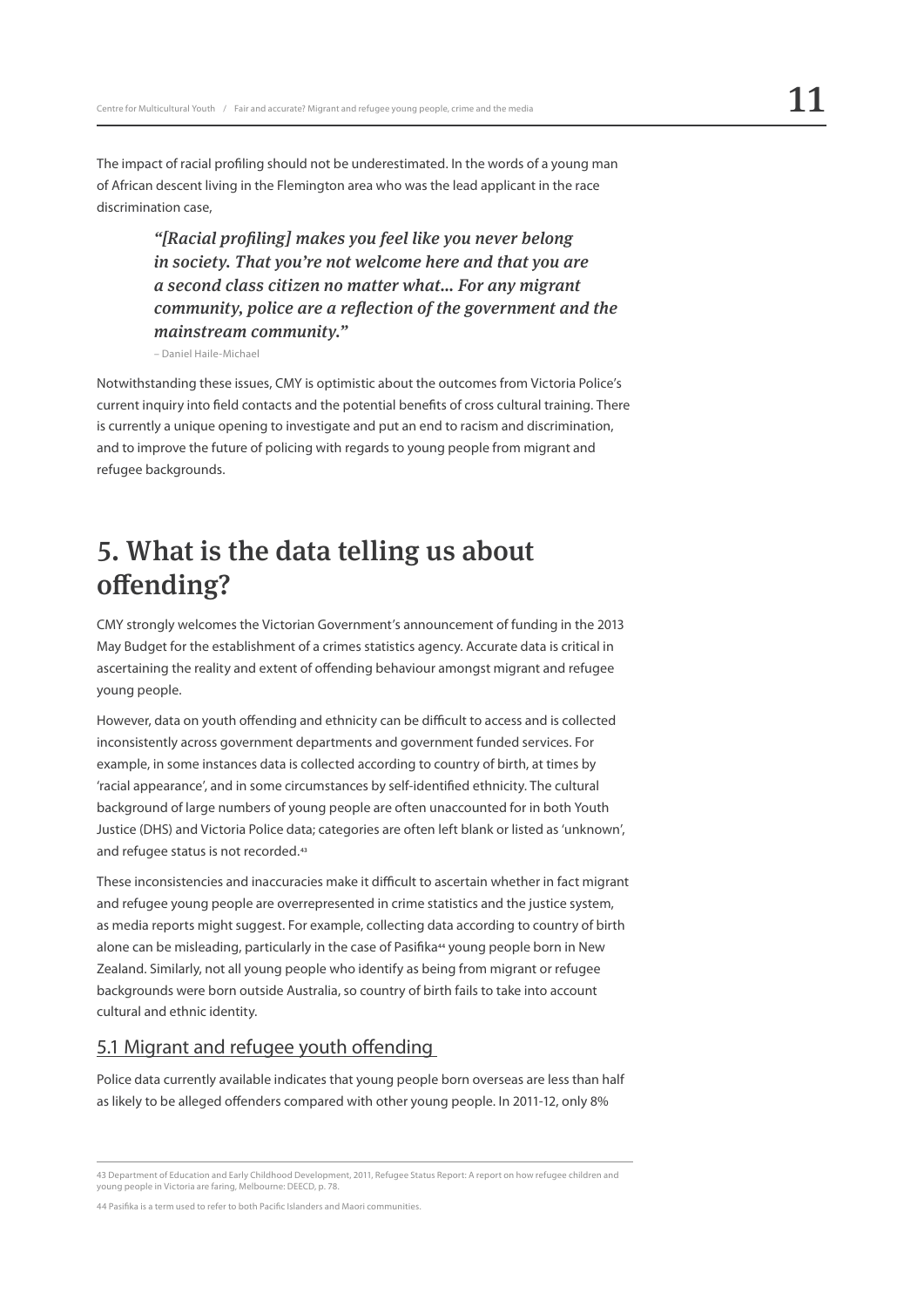of alleged youth offenders (aged 10 – 24) were born overseas,**45** see figure 1, whereas 2011 census data shows that more than 19% young people aged 15-24 years in Victoria were born overseas.**<sup>46</sup>**

Australian born versus overseas born 10-24 year old



*Figure 1: Australia born versus overseas born 10 – 24 year old alleged offenders in* 

*Victoria - 2011- 2012 (Victoria Police data)*

Youth Justice (DHS) data also suggests that the numbers of young people from migrant and refugee backgrounds in the youth justice system are slightly under-represented when compared with Victoria's overseas born population of young people. Youth Justice (DHS) statistics for 2011-12 show that 18% (258 out of 1,403) of young people on custodial or community orders were from migrant and refugee backgrounds, based on self-identified ethnicity.**47** This figure is slightly less than the number of overseas born young people (15 – 24 years) in the Victorian community (19%). It is worth noting that this 19% does not include young people born in Australia who may identify as being from a migrant or refugee background.

These findings resonate with research undertaken in other states, such as NSW, which revealed that contrary to common belief, young people who spoke a language other than English at home were less likely to be involved in crime than their English speaking counterparts.**<sup>48</sup>**

## 5.2 Sudanese and Pasifika young people and offending

Although it appears that overall migrant and refugee young people may be underrepresented in police and youth justice statistics overall, the situation seems to be different when analysing data for particular groups. Figure 2 presents the top 10 countries of birth for

48 NSW Bureau of Crime Statistics and Research, 1998, Juveniles in crime - Part 1:Participation rates and risk factors, Media Release, NSW Attorney Generals Department.

<sup>45</sup> Victoria Police, Crime Statistics 2011-2012, http://www.police.vic.gov.au/crimestats/crimestats2011-12.pdf. Accessed 5.5.13.

<sup>46</sup> Australian Bureau of Statistics (ABS), 2011 Census Community Profiles, http://www.censusdata.abs.gov.au/census\_services/ getproduct/census/2011/communityprofile/2 Accessed 5.5.13.

<sup>47</sup> De-identified Department of Human Services data 2011-12, unpublished.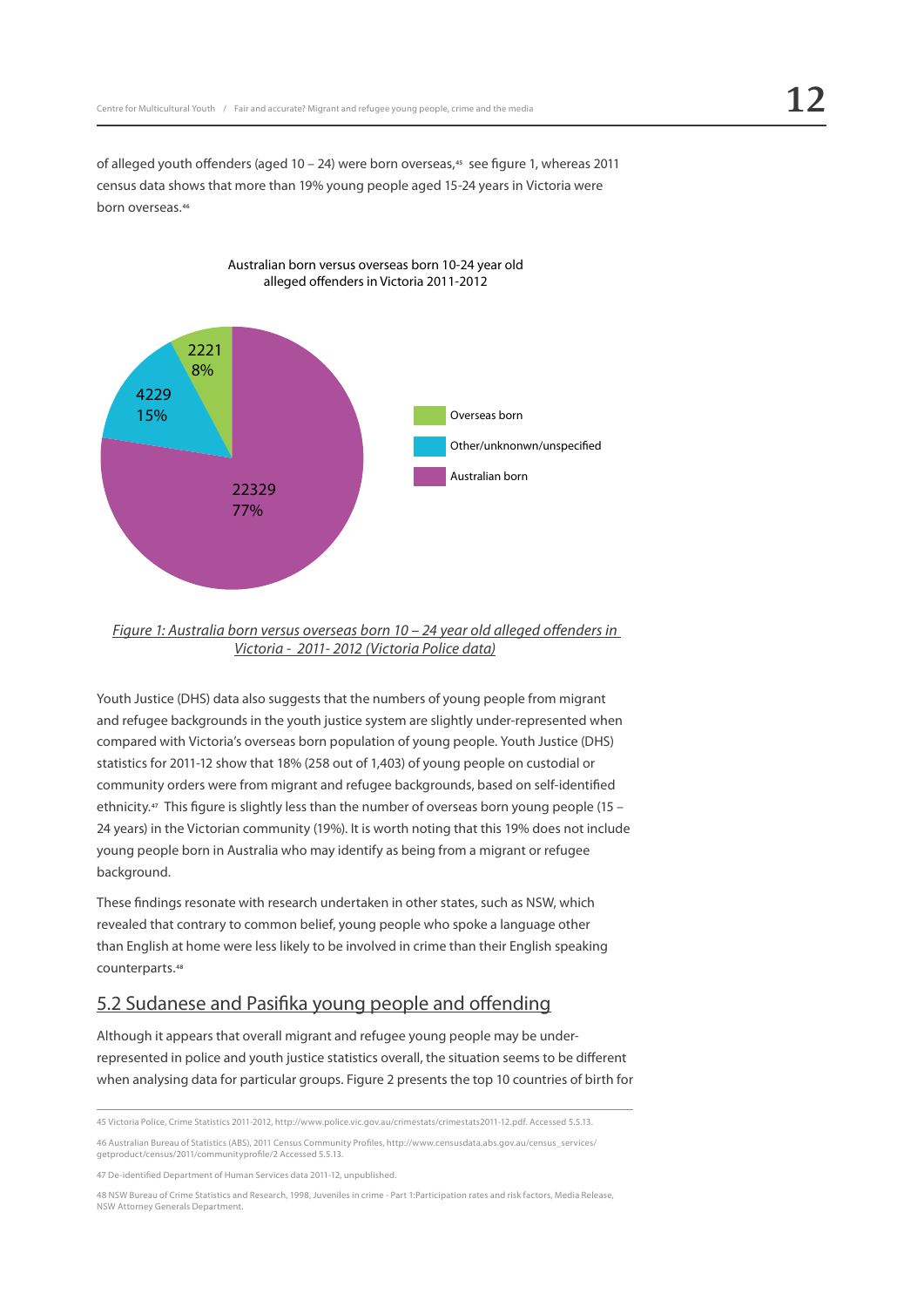overseas born alleged offenders, highlighting that both young people born in New Zealand and Sudan are two key groups that feature strongly in Victoria Police statistics.



*Figure 2: Top 10 countries of birth for overseas born alleged offenders whose country of birth was known (Victoria, 2011-2012)***<sup>49</sup>**

Current Victoria Police data suggests that young people born in Sudan are nearly five times more likely to be processed as alleged offenders than other young people. In 2011-12, just over 1% (342 out of 28,779) of alleged offenders aged between 10-24 years were born in Sudan. Yet 2011 census data reveals that 0.23% (1648 out of 720,446) of young people aged 15-24 years in Victoria were born in Sudan, making them over-represented in police statistics in terms of their population. This is further reinforced by Jesuit Social Service, which analysis suggests that during 2010-2011, 338 out of the 2,898 young Sudanese migrants living in Victoria were processed by the Victorian Police, making a Sudanese migrant 6.8 times more likely to be processed by police compared to other young people.**<sup>50</sup>**

Similarly, Youth Justice (DHS) data for 2011-12 reveals that 2.14% (30 out of 1403) of young people on custodial or community orders were of Sudanese background,**51** making them over nine times more likely to be in the Youth Justice system than their population in Victoria might suggest.

Young people born in New Zealand are just under two times more likely to be processed by police as an alleged offender compared with the broader population, according to Victoria

<sup>49</sup> Victoria Police, Crime Statistics 2011-2012.

<sup>50</sup> Jesuit Social Services, 2012.

<sup>51</sup> De-identified Department of Human Services data 2011-12, unpublished.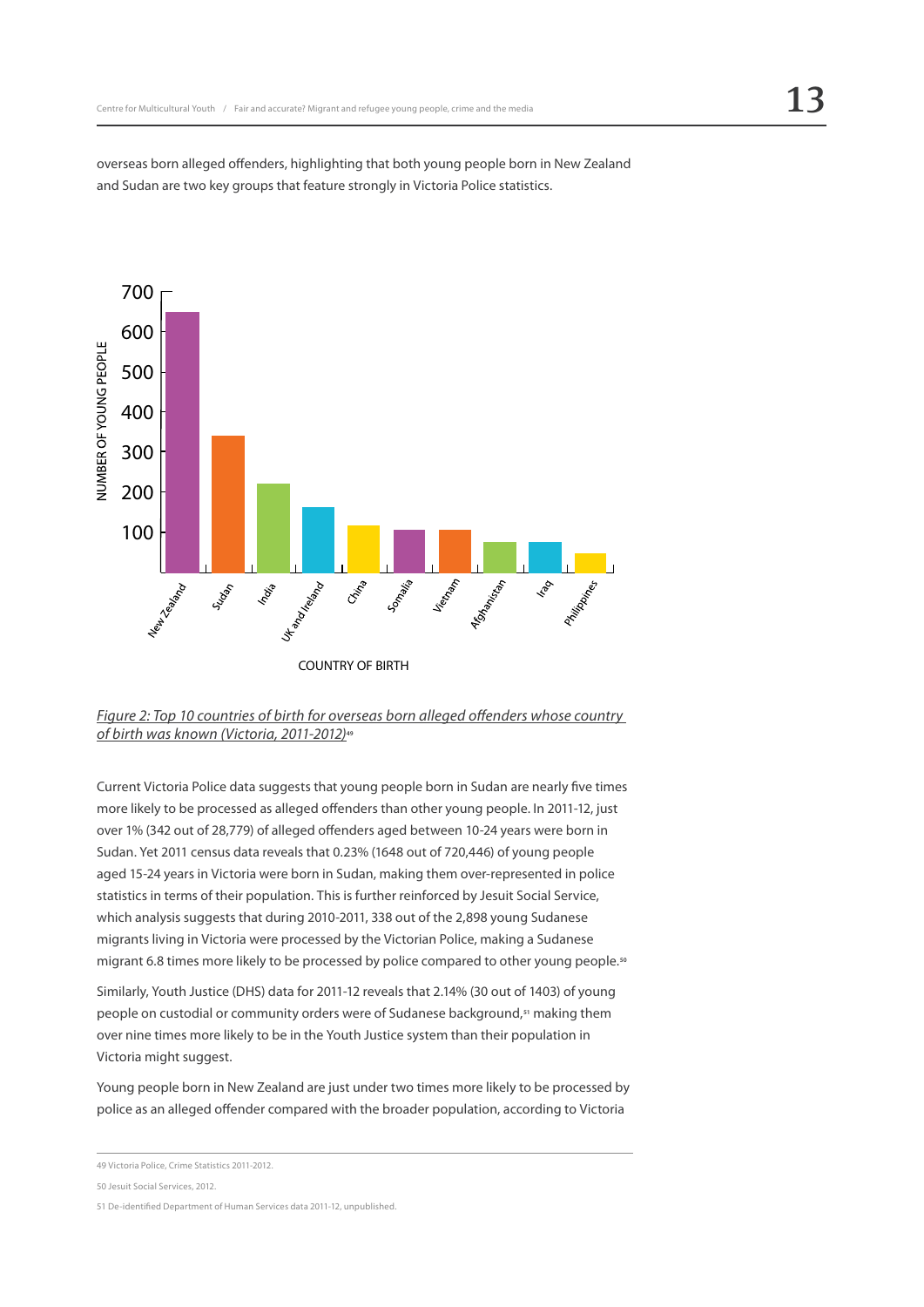Police data. Their alleged offender rate is 2.3% (650 out of 28,779), whereas they represent only 1.47% (10,616 out of 720,446) of the Victorian population aged 15 – 24 years. However it is difficult to know whether these young people of Pasifika backgrounds, given they are recorded as being born in New Zealand rather than according to ethnicity.

Significantly, Youth Justice data (DHS) indicates that Pasifika young people are just under five times more likely to enter the youth justice system than the New Zealand born youth population in Victoria would suggest. In 2011 – 2012, 7.06% (99 out of 1403) of young people on either custodial or community sentences were from Pasifika backgrounds.**52** Similarly, the 2011-2012 Annual Report from the Youth Parole Board reveals that 8.5% of young people in detention alone in Victoria were of Pasifika backgrounds, which continues the trend of the over-representation of this group in the youth justice system.**<sup>53</sup>**

# 6. Conclusion

The inadequacy of available data makes it challenging to obtain an accurate picture of precisely how young people from migrant and refugee backgrounds are faring in regard to offending. Overall, migrant and refugee young people appear to be under-represented in police and Youth Justice data, particularly when compared with the level of negative media attention they sometime attract.

Continued adverse media association of young people from migrant and refugee backgrounds with criminality is worrying, given the powerful negative influence media can have upon young people's sense of self and belonging, public perception and social cohesion more broadly.

Yet, there are certain ethnic groups who do appear to be over-represented in crime statistics and Youth Justice data compared with their population in the Victorian community. Strategic responses must be developed that take into account the protective and risk factors that are particular to these groups of young people. Such responses must be culturally relevant, and must include a whole of community approach.

Ultimately, increased accuracy, consistency and availability of data is essential in order to build a more precise understanding of offending amongst young people from migrant and refugee backgrounds.

Without more accurate data, it will be difficult to tailor evidence-based and culturally relevant community interventions and/or responses for particular groups of young people from migrant and refugee backgrounds in order to decrease offending rates.

#### 52 Ibid.

<sup>53</sup> Victorian Government, Youth Parole Board and Youth Residential Board Victoria: Annual report 2011-12, Melbourne: Department of Human Services, p. 16.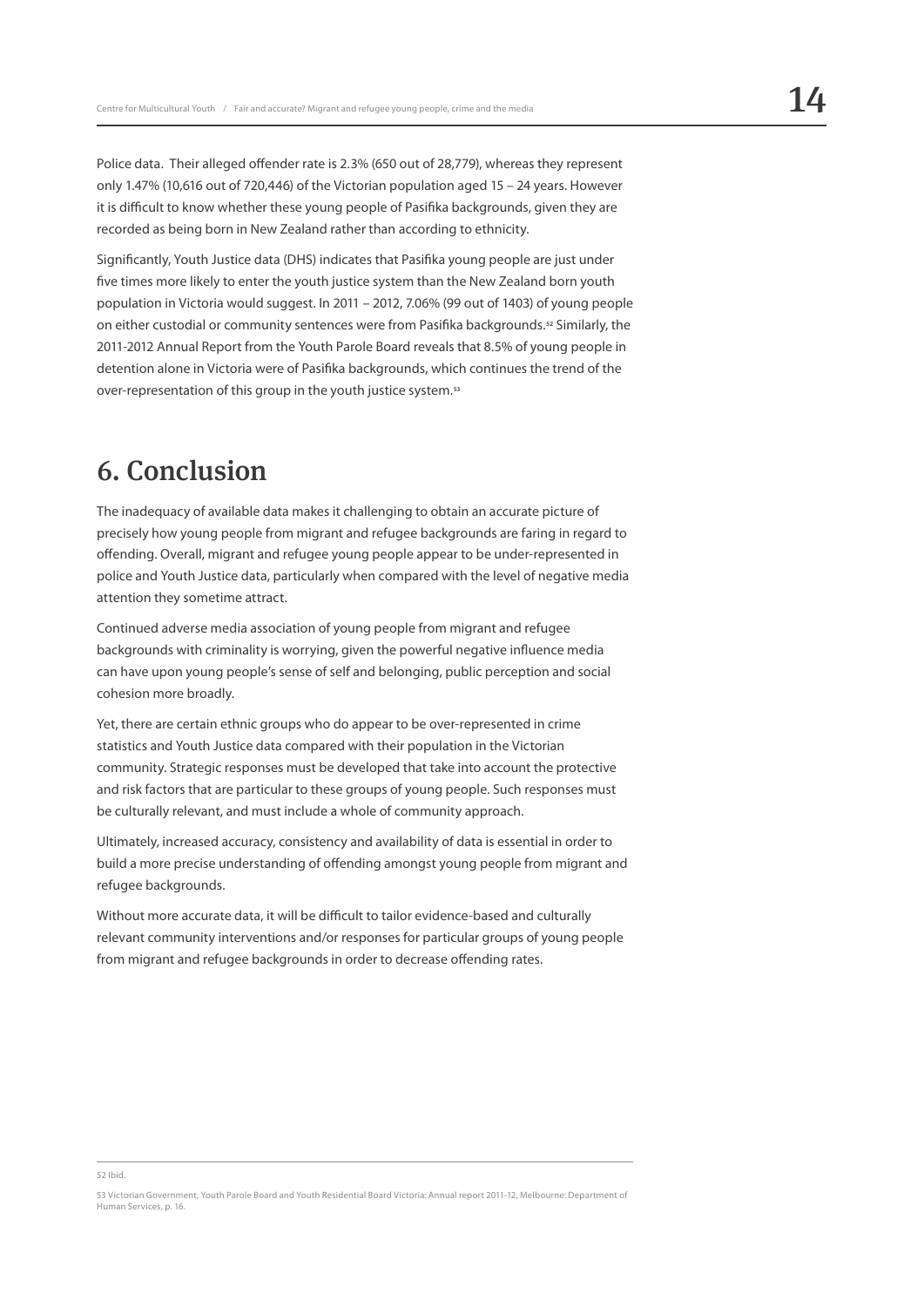# 7. Recommendations

*1. Establish consistent and accurate data collection across government and government funded departments, including processes to ensure it is available to the public.* Data should incorporate:

a) country of birth,

- b) language spoken at home and
- c) self-identified cultural background of young offenders.

This will enable more accurate analysis of the reality of migrant and refugee youth offending, and will assist in taking the next steps in terms of developing culturally relevant responses.

*2. Research underlying causes of offending behaviour specific to cultural groups over-represented in crime statistics and the youth justice system, in partnership with the communities concerned.* This will inform services on how best to develop effective, culturally relevant responses.

*3. Evaluate the success of already existing programs designed to support migrant and refugee young people with regard to offending (both early intervention and more tertiary responses).* This will allow the identification of good practices and provide a framework for future initiatives to decrease rates of offending.

*4. Evaluate the cultural appropriateness of current police responses, sentencing options, diversion and prevention/early intervention programs,* with particular attention to young migrant and refugee communities that are currently over-represented in crime statistics and the youth justice system.

*5. Develop and resource effective, culturally tailored intervention responses (both early intervention and more tertiary focused programs) for groups of migrant and refugee young people who are over-represented in the youth justice system.* Previous measures have included programs that build positive relationships between police and particular groups of migrant and refugee young people; employing culturally specific workers in juvenile and young adult justice services; training and cultural support provided to court services; and culturally appropriate and specific programs lead by respected community leaders.

*6. Resource training programs and opportunities for young people of migrant and refugee backgrounds to learn media skills, and to develop their own media initiatives.* This will promote the representation of diverse voices in the media, and build up the pool of young spokespeople from migrant and refugee backgrounds in the community.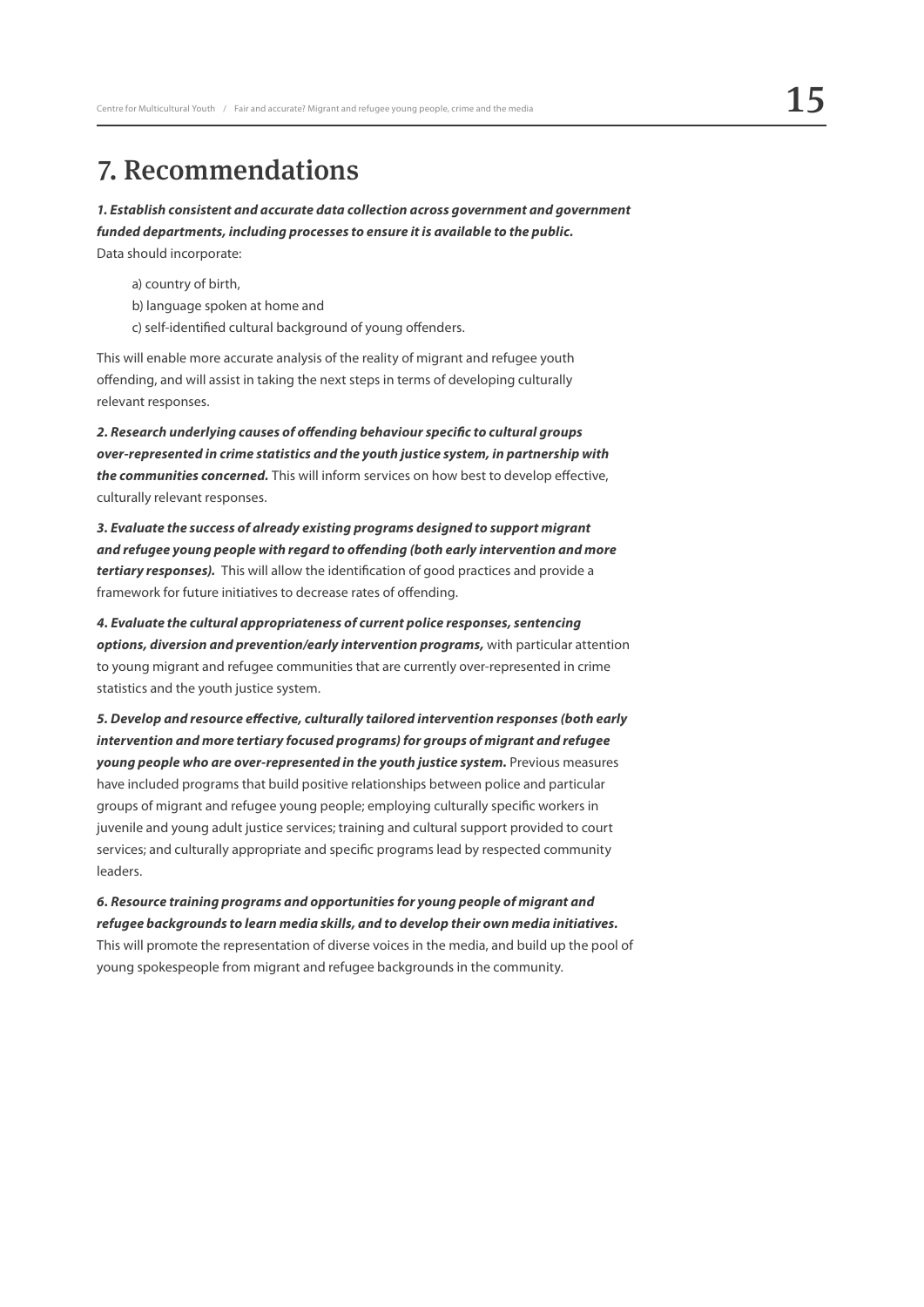# 8. References

Australian Bureau of Statistics (ABS), 2011 Census Community Profiles, http://www.censusdata.abs. gov.au/census\_services/getproduct/census/2011/ communityprofile/2 Accessed 5.5.13.

Bartels L. 2011, Crime prevention programs for culturally and linguistically diverse communities in Australia, Report No. 18, Australian Institute of Criminology.

Bertrand L, McRae-Krisa L, Costello M & Winterdyke, J. 2013, Ethnic Diversity and Youth Offending: An Examination of Risk and Protective Factors, International Journal of Child, Youth and Family Studies, 1: 166-188.

Bolzan N. 2003, 'Kids are like that!': Community attitudes to young people, National Youth Affairs Research Scheme.

Centre for Multicultural Youth (CMY), 2011, Refugee young people and resettlement, Carlton: CMY,

Collins J & Reid C. 2009, Minority Youth, Crime, Conflict and Belonging in Australia, International Migration and Integration, 10: 377 – 391.

Couch J & Francis S. 2006, Participation for All? Searching for marginalized voices: The case for including refugee young people, Children Youth and Environments, 16 (2): 272-290.

Coventry L, Guerra C, Mackenzie D & Pinkney S. 2002, Wealth of All Nations, Hobart: National Youth Affairs Research Scheme.

Daniel Haile-Michael & Others v Nick Konstantinidis & Others, VID 969 of 2010, Summary of Professor Gordon's and Dr. Henstridge's First Reports, http://www. communitylaw.org.au/flemingtonkensington/cb\_pages/ files/Summary%20of%20Experts%27%20report.pdf, Accessed 23/05/2013.

Department of Education and Early Childhood Development, 2011, Refugee Status Report: A report on how refugee children and young people in Victoria are faring, Melbourne: DEECD.

Department of Immigration and Citizenship, Factsheet 17 – New Zealanders in Australia http://www.immi.gov.au/ media/fact-sheets/17nz.htm Accessed 6.6.13.

Flemington and Kensington Legal Centre (FKLC), Racial Profiling http://www.communitylaw.org.au/ flemingtonkensington/cb\_pages/racialprofiling.php, Accessed 23.5.2013.

Franklin N. Victim of Victorian Police Racial Profiling with Neil Mitchell, 3AW, 19 February 2013. http://www.3aw. com.au/blogs/breaking-news-blog/victim-of-victoriapolice-racial-profiling-with-neil-mitchell/20130219-2eoi0. html?page=4 Accessed 4.7.13.

Gifford S, Correa-Valez I & Sampson R. 2009, Good Starts for recently arrived youth with refugee backgrounds, Melbourne: Latrobe Refugee Research Centre. http://apo. org.au/sites/default/files/docs/Good\_starts\_for\_recently\_ arrived youth with refugee backgrounds Gifford Correa-Velez\_Sampson\_2009.pdf Accessed 5.5.2013.

IMARA Advocacy, A letter from a disengaged African youth, 20 August 2012. http://www.imarayouth. org/2012/08/20/letter-from-a-disengaged-african-youth/ Accessed 5.5.13.

Jesuit Social Services, Just Advocacy, 19 July 2012, http:// www.jss.org.au/policy-and-advocacy/just-advocacy#four Accessed 5.5.13.

Link B & Phelan J. 2001, Conceptualizing Stigma, Annual Review of Sociology, vol. 27: 363 – 385..

Martin, A. 2008, Television Media as a Potential Negative Factor in the Racial Identity Development of African American Youth, Academic Psychiatry, 32 (4): 338 – 342. http://ap.psychiatryonline.org/data/Journals/ AP/2655/08AP338.PDF Accessed 16.5.2013.

NSW Bureau of Crime Statistics and Research, 1998, Juveniles in crime - Part 1:

Participation rates and risk factors, Media Release, NSW Attorney Generals Department, 18 December 1998. http:// www.bocsar.nsw.gov.au/lawlink/bocsar/ll\_bocsar.nsf/ vwFiles/mr\_r45.pdf/\$file/mr\_r45.pdf#target='\_blank' Accessed 5.5.13

Oakes D. African youth crime concern, The Age, 20 August 2012. Accessed 5.5.13. http://www.theage.com.au/ victoria/african-youth-crime-concern-20120819-24glt.html

Ontario Human Rights Commission (OHRC), Paying the Price: The Human Cost of Racial Profiling, Toronto: OHRC, http://www.ohrc.on.ca/sites/default/files/attachments/ Paying\_the\_price%3A\_The\_human\_cost\_of\_racial\_ profiling.pdf Accessed 20 June 2013.

Refugee Health Research Centre, 2007, Promoting Partnerships with Police, Good Starts for

Refugee Youth, Broadsheet #2, September 2007, RHRC, Melbourne.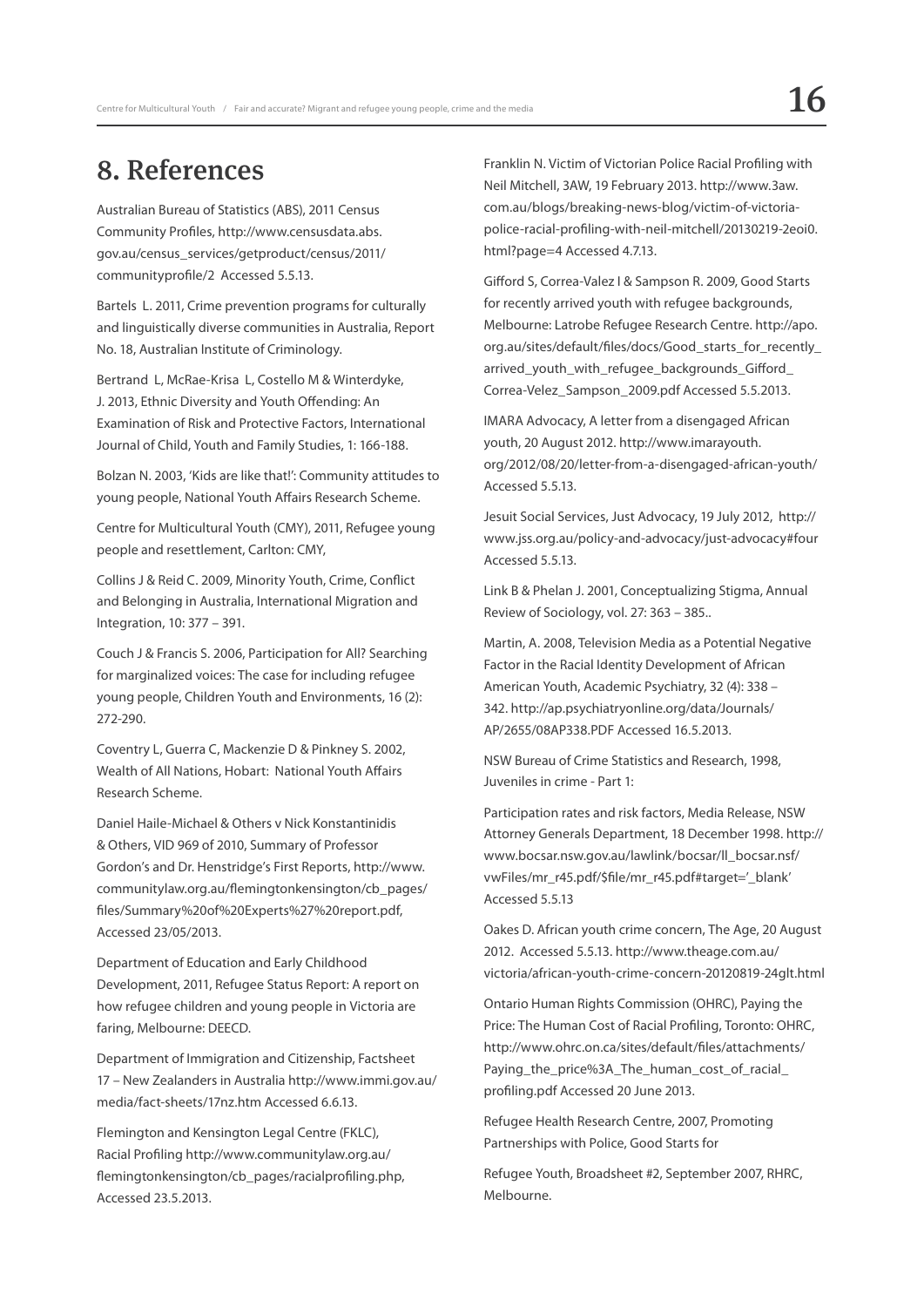Ronald F, Armstrong A & Totikidis V. Ethnicity and Crime a Statewide Analysis by Local Government Areas, Centre for International Corporate Governance Research, Victoria University, (no date provided) http://vuir.vu.edu.au/945/1/ FinalVersionLGAethnic.pdf Accessed 5.5.13.

Rossiter M & Rossiter K. 2009, Diamonds in the Rough: Bridging Gaps in Supports for At-Risk Immigrant and Refugee Youth, International Migration and Integration, 10: 409 – 429.

Ryan D, It's up to us to help young Africans fit in, Opinion Piece, The Age, 16 May 2012. http://www.theage.com.au/ opinion/society-and-culture/its-up-to-us-to-help-youngafricans-fit-in-20120515-1you7.html, 16.5.2013.

Victorian Government, Youth Parole Board and Youth Residential Board Victoria: Annual report 2011-12, Melbourne: Department of Human Services.

Victorian Settlement Planning Committee, 2005, Good Practice Principles: Guide for working with refugee young people, Melbourne: Department of Victorian Communities.

Victoria Police, 2013, Community Consultation, http:// www.police.vic.gov.au/content.asp?Document\_ID=39350 Accessed 4.7.13.

Victoria Police, Crime Statistics 2011/12, http://www.police. vic.gov.au/crimestats/crimestats2011-12.pdf. Accessed 5.5.13.

White R, Perrone S, Guerra C & Lampugnani S. 1999, Ethnic Youth Gangs in Australia: do they exist?, Australian Multicultural Foundation, http://www.cmy.net.au/ Assets/175/1/Ethnic\_Youth\_Gangs\_Report.pdf Accessed 5.5.2013.

White, R. 2009, Ethnic Diversity and Differential Policing in Australia: the Good, the Bad, and the Ugly, Journal of International Migration and Integration, 10(4):359 -375.

Waters J. Secret Police Operation 'targeted' African-Australians, The Age, 8 March 2013 http://www.abc.net. au/news/2013-03-08/secret-police-operation-targetedafrican-australians/4561566 Accessed 16.5.13.

YRIPP, 2013, Training Manual for New Volunteers: Issues for Refugee and Migrant People, Centre for Multicultural Youth, 2013.